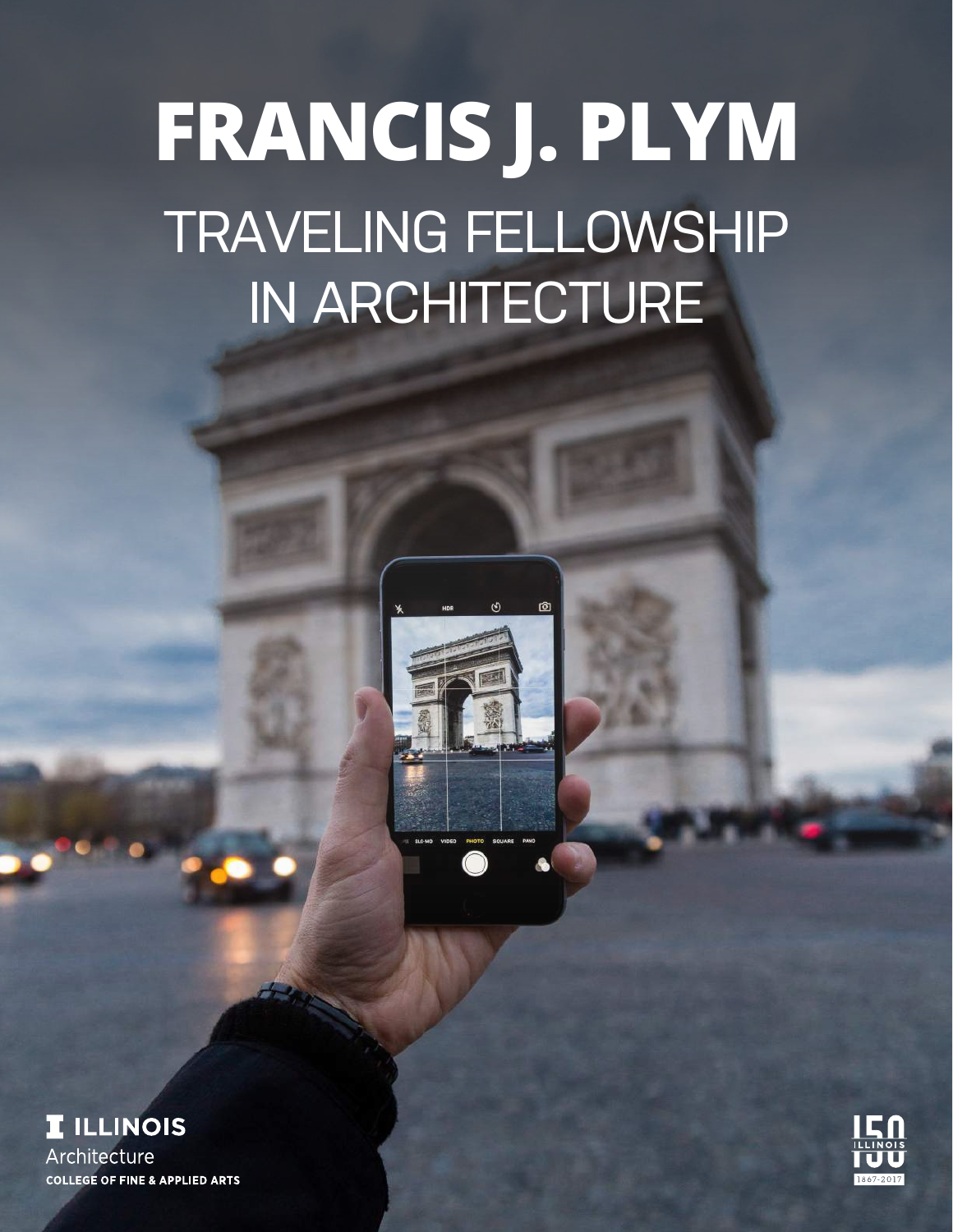**By authority of the Board of Trustees of the University of Illinois, the Plym Traveling Fellowship Committee announces the competition for the award of the Francis J. Plym Traveling Fellowship in Architecture. The competition is open to graduates of the School of Architecture of the University of Illinois at Urbana-Champaign, who are citizens of the United States and of good moral character. Graduates of the School may apply as often as they wish, but prior recipients of the Francis J. Plym Traveling Fellowship in Architecture are ineligible. Preference will be given to applicants whose portfolios represent up to two decades of professional development since graduation.**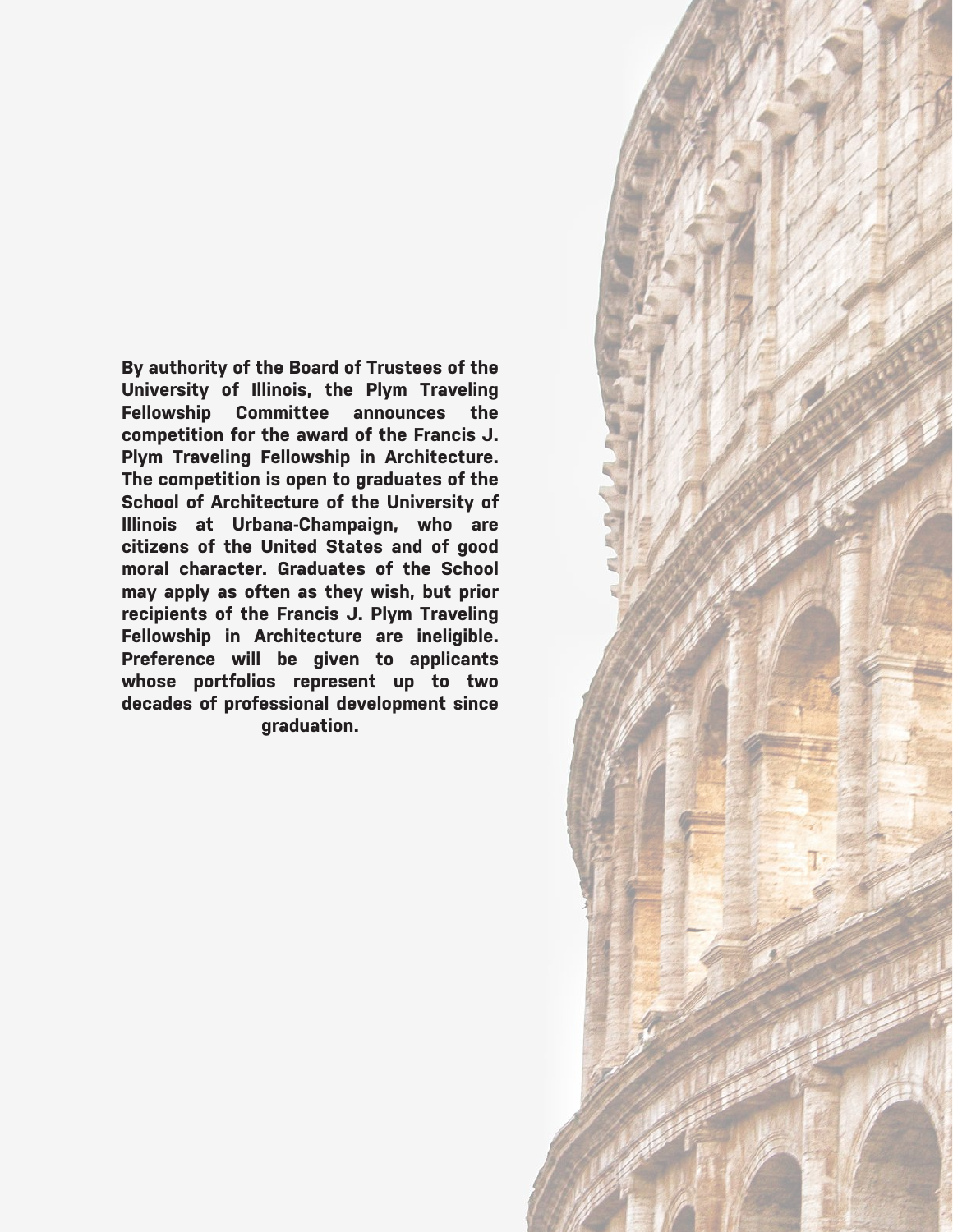**Announcement.** The Illinois School of Architecture announces the competition for the Francis J. Plym Traveling Fellowship in Architecture. The 2021-2022 Fellowship carries a stipend of \$30,000, to be put toward defraying the expenses of the recipient for a period of at least three months in Europe devoted to the study of architecture.

**Eligibility.** The competition is open to graduates of the Illinois School of Architecture who are citizens of the United States. Graduates holding one or more of the following Illinois degrees are eligible to apply: the Bachelor of Architecture degree, the Bachelor of Science in Architectural Studies degree, the Master of Science in Architectural Engineering degree, or the Master of Architecture. Graduates of the school may apply as often as they wish, but prior recipients of the Francis J. Plym Traveling Fellowship in Architecture are ineligible. Preference will be given to applicants whose portfolios represent up to two decades of professional development since graduation. An electronic portfolio must be submitted by only one individual. Joint submittals will not be accepted

**Selection.** Selection will be based on evaluation of the scope and quality of professional development as presented in the portfolio, and on the proposed use of the fellowship funds, as expressed in the applicant's narrative statement.

The school will also select a first alternate, who, if the nominee is unable to accept the stipulated conditions at the proper time as set forth in the Agreement of Acceptance of Conditions Governing the Use of a Plym Fellowship, may be recommended for appointment. The school reserves the right to withhold all recommendations.

The selection committee will consist of the Director of the School of Architecture as Chair, and distinguished members of the architecture profession and/or faculty noted for their professional and scholarly excellence.

#### **Document Submission.**

• A narrative statement not to exceed 750 words, proposing how the award would be used (purpose, budget, travel, documentation methods, sites examined).

• An electronic portfolio that presents a detailed record of professional experience since graduation, specific work (buildings, designs, analyses, reports, drawings, photo-graphs, etc.) done on an architectural project or projects under the applicant's own responsibility or for an employer, and any other material or evidence which will indicate professional competence, progress, opromise. Additional documentation (e.g., videos) not be considered in the selection process.

• Written certification that all portions of the portfolio are the applicant's own personal accomplishments, or, if done for an employer, the applicant must submit the employer's statement in writing as to the exact relationship between the applicant and the work submitted.

• A signed Agreement of Acceptance of the Conditions Governing the Use of a Plym Fellowship.

• Electronic portfolios for consideration by the Committee must be received by the Illinois School of Architecture no later than 5:00 p.m., Friday, January 21, 2022. No extension of time will be allowed.

Inquiries and electronic portfolios should be sent to Spring Harrison (sharriso@illinois.edu.) Portfolios must be submitted in pdf format, file size limited to 20MB.

The University of Illinois is an equal opportunity employer and all qualified applicants will recieve consideration for the fellowship without regard to race, religion, color, national origin, sex, sexual orientation, gender identity, age, status as a protected veteran, or status as a qualified individual with a disability. Illinois welcomes individuals with diverse backgrounds, experiences, and ideas who embrace and value diversity and inclusivity. For more information see http://www.inclusiveillinois.illinois.edu

## **I** ILLINOIS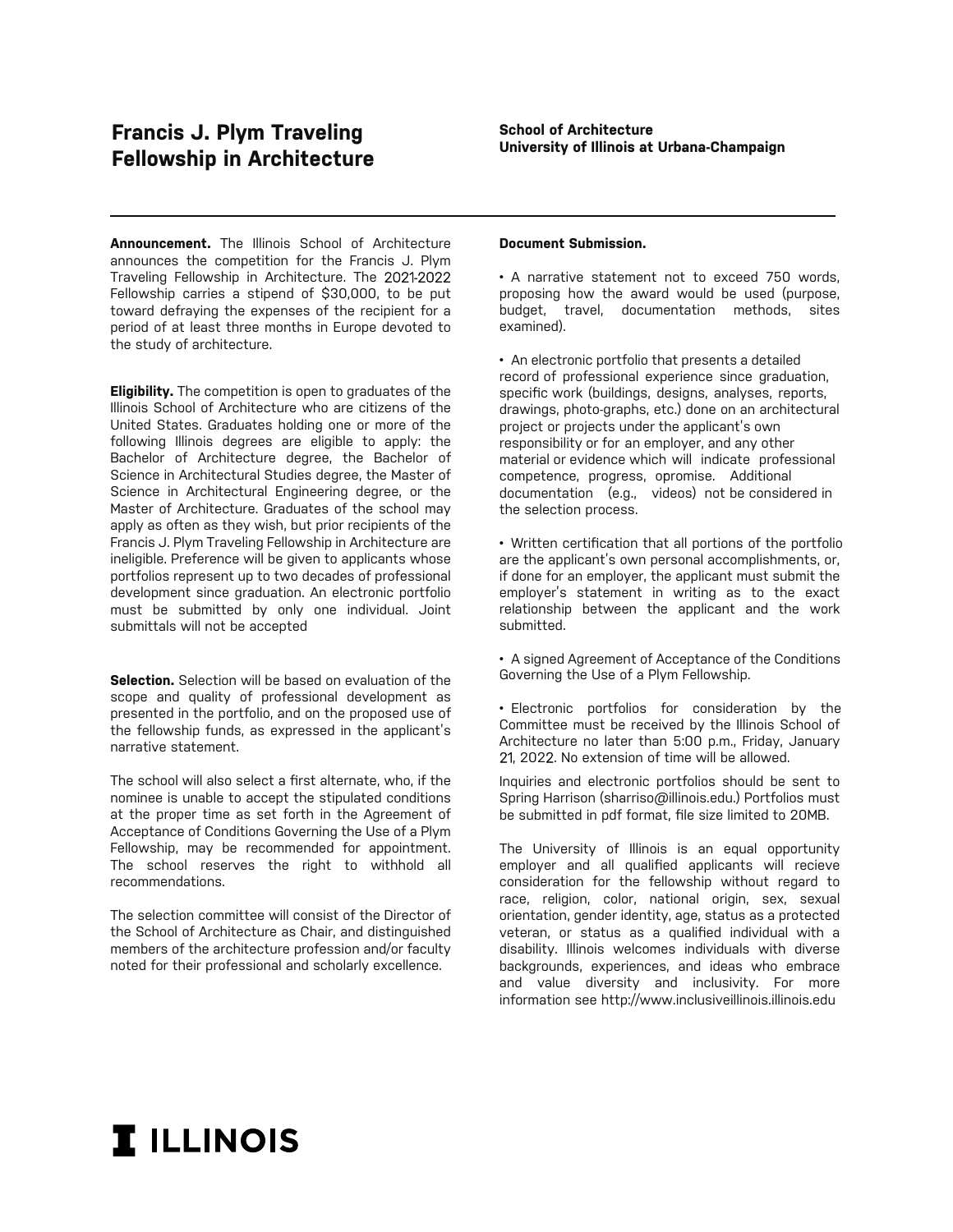### **Francis J. Plym Fellows in Architecture**

| 1911-12 | Donald Graham, '07            | 1939-40 | Bernard Holmes Bradley, '38    | 197  |
|---------|-------------------------------|---------|--------------------------------|------|
| 1912-13 | Edward R. Ludwig, '11         |         | Howard E. Phillips, '39        | 197  |
| 1913-14 | Max A. Montgomery, '12        | 1940-41 | Alexander Kouzmanoff, '40      | 1974 |
| 1914-15 | Charles B. McGrew, '13        |         | Kenneth W. Brooks, '40         | 197  |
| 1915-16 | Alexander R. Brandner, '13    | 1941-42 | Richard E. Driver, '40         |      |
| 1916-17 | Roger C. Kirchhoff, '13       | 1950-51 | William C. Muchow, '47         | 197  |
| 1917-18 | Henry Dubin, '15              |         | Robert P. Link, '48            | 197  |
| 1920-21 | Ernest Pickering, '20         | 1951-52 | Sheldon Leroy Hill, '51        | 197  |
| 1921-22 | Floyd William Ray, '21        |         | David Keith Pyle, '50          | 197  |
| 1922-23 | Edward Lawrence Hubbell, '22  | 1952-53 | James Arthur Scheeler, '51     | 198  |
| 1923-24 | John Donald Tuttle, '23       |         | John Edward Severns, '52       | 198  |
|         | George C. Hewes, '23          | 1953-54 | Richard Edward Nevara, '51     | 198  |
| 1924-25 | Earl Victor Gauger, '23       |         | Delburt Everett Allison, '50   | 198  |
|         | Reuben Pfeiffer, '24          | 1954-55 | Jim Kazuo Maeda, '54           | 198  |
| 1925-26 | Albert Reyner Eastman, '23    |         | Donald Eliot Thompson, '53     | 198  |
|         | Keith G. Reeve, '25           | 1955-56 | Harold Campbell Young, '54     | 198  |
| 1926-27 | Frederich Harold Naegele, '25 | 1956-57 | Jack Mitchell Goldman, '51     | 198  |
|         | Harley J. McKee, '26          |         | Joseph Robert Deshayes, '50    | 198  |
| 1927-28 | Granville Spear Keith, '27    |         | George Wesley Reihmer, '50     | 198  |
|         | Edwin A. Horner, '22          | 1957-58 | Donald Emil Sporleder, '55     | 199  |
| 1928-29 | William Piers Crane II, '28   |         | William Paul Wenzler, '52      | 199  |
|         | Emory M. Searcy, '28          | 1958-59 | James Lee Caron, '56           | 199  |
| 1929-30 | Donald Port Ayres, '29        | 1959-60 | Richard Elmer Carlson, '55     | 199  |
|         | John D. Jarvis, '29           |         | Herbert Schneider, '57         | 199  |
| 1930-31 | Francis Joseph Heusel, '30    | 1960-61 | Thomas David Green, '59        | 199  |
|         | Harlow Panhorst, '30          | 1961-62 | Leonard Algot Peterson, '59    | 199  |
| 1931-32 | Charles T. Masterson, '30     | 1962-63 | Donald E. Evenson, '61         | 199  |
|         | James E. Branch, '29          |         | William Peter Milbratz, '54    | 199  |
| 1932-33 | Kenneth Nels Lind, '31        | 1963-64 | Russell Victor Keune, '61      | 200  |
|         | E. Todd Wheeler, '29          |         | Frederic Derr Moyer, '60       | 20C  |
| 1933-34 | Charles G. Rummel, '33        | 1964-65 | Raymond Stanley Chocholek, '60 | 20C  |
|         | Richart L. Troxell, '29       |         | Ronald Kent Sawyer, '63        |      |
| 1934-35 | William Vernon Reed, '30      | 1965-66 | William Arthur Doyle, '61      | 200  |
| 1935-36 | Eugene Ferdinand Stoyke, '35  |         | Helmut Ajango, '58             | 200  |
|         | Carl John Sterner, '31        | 1966-67 | Donald Raymond Sunshine, '57   | 20C  |
| 1936-37 | Harris A. Kemp, '34           |         | Charles Clyde Lozar, '64       | 200  |
|         | Rudard Artaban Jones, '36     | 1967-68 | William F. Schacht, '62        | 20C  |
| 1937-38 | Jedd S. Reisner, '34          |         | Robert T. Mooney, '62          | 201  |
|         | David B. Runnells, '38        | 1968-69 | J. Stroud Watson, Jr., '65     | 201  |
| 1938-39 | Leonard Wayman, '35           | 1969-70 | Calvin H. Peck, '67            | 201  |
|         | Thomas J. Imbs, '37           | 1970-71 | James P. Warfield, '65         | 201  |
|         |                               | 1971-72 | William J. Voelker III, '65    | 201  |
|         |                               |         | Richard T. Banks, '64          | 201  |

1972-73 Edward G. Raap, '66 1973-74 William B. Bauhs, '65 1974-75 Eugene H. Clements, '67 1975-76 Douglas R. Okun, '69 Michael J. Plautz, '69 1976-77 Leon Goldenberg, '71 1977-78 John R. Smart, '69 1978-79 Louis Wasserman, '74 1979-80 Ralph E. Johnson, '71 1980-81 Gary W. Stluka, '73 1981-82 Kevin T. Triplett, '74 1982-83 Carol Ross Barney, '71 1983-84 Randall S. Lindstrom, '77 1984-85 Robert E. Fugman, '71 1985-86 Randall G. Dixon, '76 1986-87 Thomas A. Kubala, '80 1988 August F. Battaglia, '77 1988-89 John F. Kelley, '83 1989-90 Walter E. Miller, '79 1990-91 Lucinda A. Schlaffer, '77 1991-92 David M. Chasco, '80 1992-93 Marshall D. Arne, '84 1993-94 Greg J. Klein, '81 94-95 Kevin C. Rotheroe, '87 1995-96 Mark Zinni, '80 1996-97 Anne T. Sullivan, '86 1998-99 Patrick Loughran '90 1999-00 Jeffery P. Koerber, '90 00-01 David E. Eckmann '87 01-02 Paul H. Groh '89 03-04 Jeffery Poss '80 Sylvia Juzwa '99 04-05 Michael Eichhorn '93 06-07 Don McKay '84 07-08 Ellen Mills '90 08-09 Douglas Gilbert '94 09-10 David R. Franklin, '96 2010-11 S. Daniel Seng, '94 12-13 Parsa Khalili, '09 2013-14 Mark Olthoff, '03 16-17 Benjamin Hartigan, '11 17-18 Aeron Hodges, '10 2017-18 John Paul Rysavy, '11 2018-19 Thomas Allen, '07 2019-20 Michal Ojrzanowski, '12